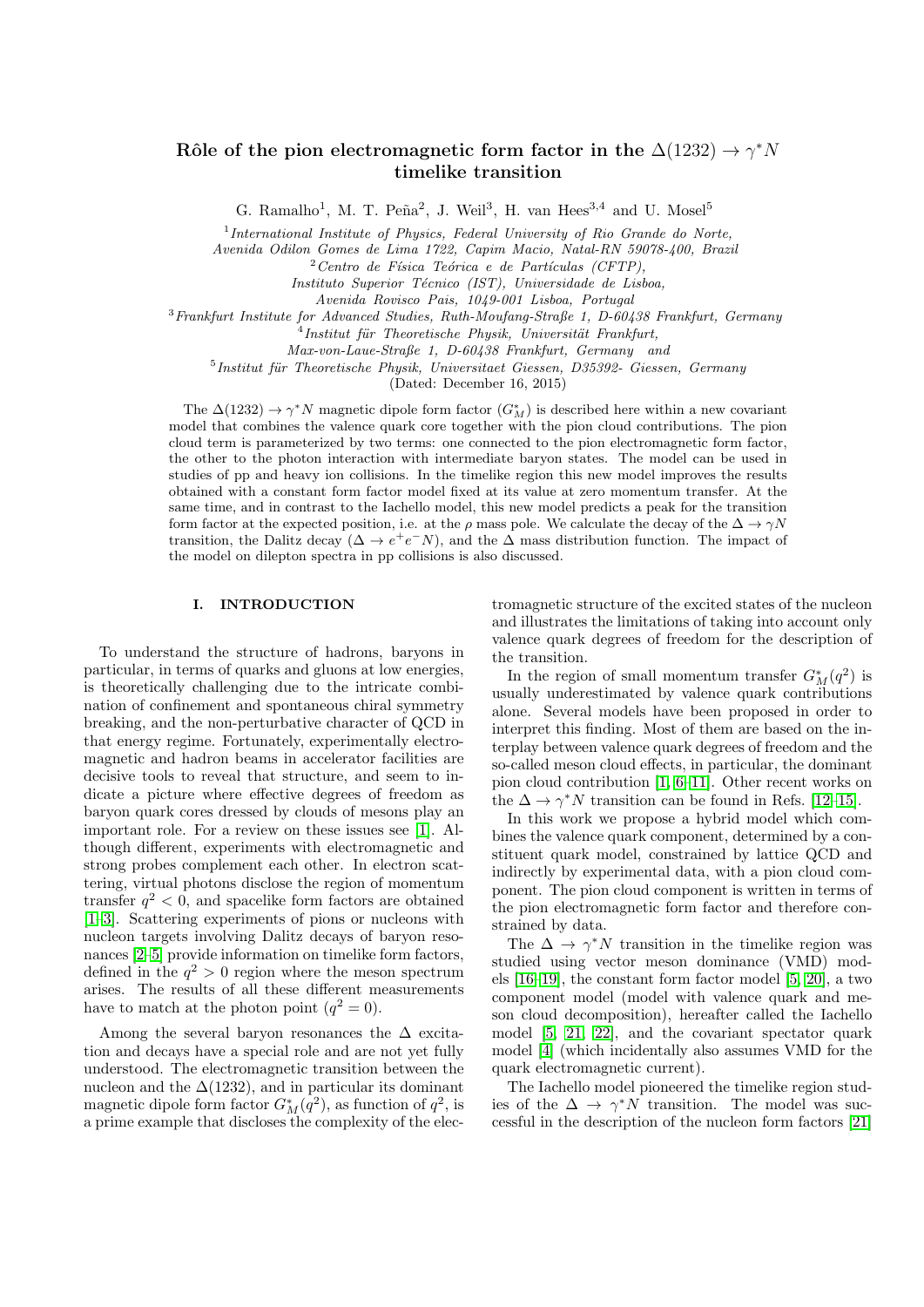

<span id="page-1-0"></span>FIG. 1: Pion cloud contributions for the  $\Delta \to \gamma^* N$  electromagnetic transition form factors. Between the initial and final state there are several possible intermediate octet baryon and/or decuplet baryon states:  $B_1$  in diagram (a);  $B_2$  and  $B_3$ in diagram (b).

but has been criticized for generating the pole associated with the  $\rho$ -meson pole near  $q^2 \simeq 0.3 \text{ GeV}^2$ , below  $q^2 = m_\rho^2 \simeq 0.6 \text{ GeV}^2$  [\[5\]](#page-9-3) as it should. The constant form factor model is a good starting point very close to  $q^2 = 0$ but, on the other hand, does not satisfactorily take into account the finite size of the baryons and their structure of non-pointlike particles.

In the covariant spectator quark model the contributions for the transition form factors can be separated into valence quark and meson cloud effects (dominated by the pion). The valence quark component is directly constrained by lattice QCD data, and has been seen to coincide with the valence quark core contributions obtained from an extensive data analysis of pion photoproduction [\[8,](#page-9-14) [23,](#page-9-15) [24\]](#page-9-16). Its comparison to experimental data enables the extraction of information on the complementary meson cloud component in the spacelike region [\[4,](#page-9-13) [6\]](#page-9-4). However the extension to the timelike region of the meson cloud is problematic given the difficulty of a calculation that comprises also in a consistent way the whole meson spectrum. In Ref. [\[4\]](#page-9-13) the meson cloud was parameterized by a function  $F_{\rho}$ , taken from the Iachello model where it describes the dressing of the ρ-propagator by intermediate ππ states. As noted before, unfortunately, the function  $F_{\rho}$  has a peak that is displaced relatively to the  $\rho$ -meson pole mass. Here, by directly using the pion form factor data we corrected for this deficiency.

Moreover, in previous works [\[4,](#page-9-13) [6–](#page-9-4)[9\]](#page-9-17) we have assumed that the pion cloud contributions for the magnetic dipole form factor could be represented by a simple parameterization of one term only. But in the present work we introduce an alternative parameterization of the pion cloud which contains two terms. These two leading order contributions for the pion cloud correspond to the two diagrams of Fig. [1.](#page-1-0) We use then a parameterization of the pion cloud contributions for  $G_M^*$  where diagram (a) is related to the pion electromagnetic form factor  $F_{\pi}(q^2)$ , and is separated from diagram (b). Diagram (a), where the photon couples directly to the pion, is dominant according to chiral perturbation theory, which is valid in

the limit of massless and structureless quarks. But the other contribution, from diagram (b), where the photon couples to intermediate (octet or decuplet) baryon states while the pion is exchanged between those states, becomes relevant in models with constituent quarks with dressed masses and non-zero anomalous magnetic moments. This was shown in Ref. [\[10\]](#page-9-18) on the study of the meson cloud contributions to the magnetic dipole moments of the octet to decuplet transitions. The results obtained for the  $\Delta \to \gamma^* N$  transition in particular, suggests that both diagrams contribute with almost an equal weight.

## II. IACHELLO MODEL

In the Iachello model the dominant contribution to the  $\Delta \to \gamma^* N$  magnetic dipole form factor is the meson cloud component (99.7%) [\[5\]](#page-9-3). The meson cloud contributions is estimated by VMD in terms of a function  $F_{\rho}$  from the dressed  $\rho$  propagator, which in the limit  $q^2 \gg 4m_{\pi}^2$ , reads [\[4\]](#page-9-13)

<span id="page-1-1"></span>
$$
F_{\rho}(q^2) = \frac{m_{\rho}^2}{m_{\rho}^2 - q^2 - \frac{1}{\pi} \frac{\Gamma_{\rho}^0}{m_{\pi}q^2} q^2 \log \frac{q^2}{m_{\pi}^2} + i \frac{\Gamma_{\rho}^0}{m_{\pi}q^2}},
$$
  
= 
$$
\frac{m_{\rho}^2}{m_{\rho}^2 + Q^2 + \frac{1}{\pi} \frac{\Gamma_{\rho}^0}{m_{\pi}q^2} Q^2 \log \frac{Q^2}{m_{\pi}^2}}.
$$
(2.1)

In the previous equation  $Q^2 = -q^2$ ,  $m_\pi$  is the pion mass, and  $\Gamma_\rho^0$  is a parameter that can be fixed by the experimental  $\rho$  decay width into  $2\pi$ ,  $\Gamma_\rho^0 = 0.149$  GeV or  $\Gamma_\rho^0 = 0.112$ GeV depending on the specific model [\[4,](#page-9-13) [22\]](#page-9-12).

## III. COVARIANT SPECTATOR QUARK MODEL.

Within the covariant spectator quark model framework the nucleon and the  $\Delta$  are dominated by the S-wave components of the quark-diquark configuration [\[6,](#page-9-4) [25,](#page-9-19) [26\]](#page-9-20). In this case the only non-vanishing form factor of the  $\Delta \to \gamma^* N$  transition is the magnetic dipole form factor, which anyway dominates in all circumstances.

One can then write [\[6](#page-9-4)[–8\]](#page-9-14)

$$
G_M^*(q^2, W) = G_M^B(q^2, W) + G_M^{\pi}(q^2), \qquad (3.1)
$$

where  $G_M^B$  is the contribution from the bare core and  $G_M^{\pi}$ the contribution of the pion cloud. Here  $W$  generalizes the  $\Delta$  mass  $M_{\Delta}$  to an arbitrary invariant mass W in the intermediate states  $[4]$ . We omitted the argument  $W$  on  $G_M^{\pi}$  since we take that function to be independent of  $W.$ 

Following Refs. [\[4,](#page-9-13) [6](#page-9-4)[–8\]](#page-9-14) we can write

$$
G_M^B(q^2, W) = \frac{8}{3\sqrt{3}} \frac{M}{M + W} f_v(q^2) \mathcal{I}(q^2, W), \qquad (3.2)
$$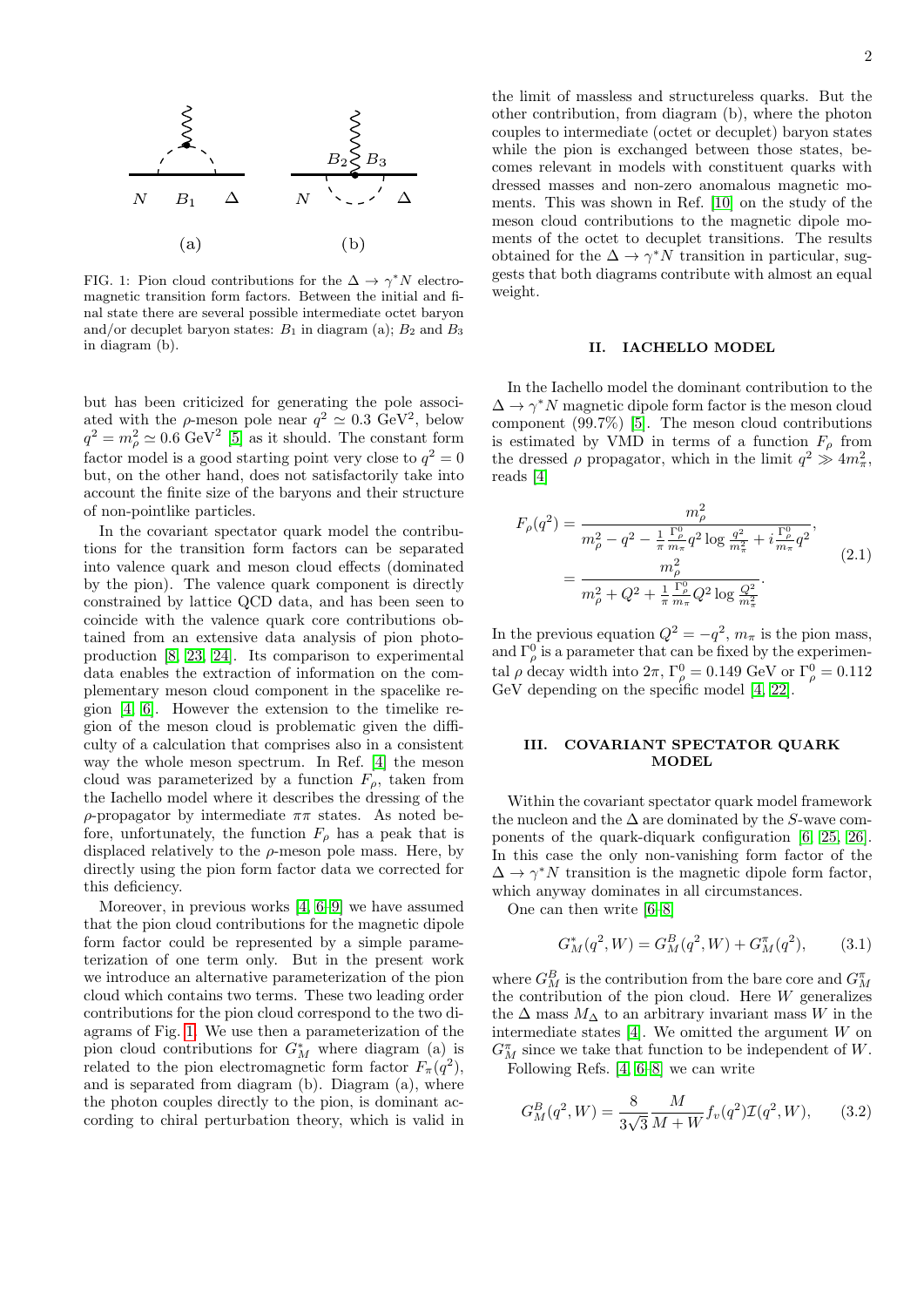where

$$
\mathcal{I}(q^2, W) = \int_k \psi_{\Delta}(P_+, k)\psi_N(P_-, k), \quad (3.3)
$$

is the overlap integral of the nucleon and the  $\Delta$  radial wave functions which depend on the nucleon  $(P_-\)$ , the Delta  $(P_+)$  and the intermediate diquark  $(k)$  momenta. The integration symbol indicates the covariant integration over the diquark on-shell momentum. For details see Refs. [\[4,](#page-9-13) [6\]](#page-9-4).

As for  $f_v(q^2)$  it is given by

$$
f_v(q^2) = f_{1-}(q^2) + \frac{W + M}{2M} f_{2-}(q^2)
$$
 (3.4)

where  $f_{i-}$  ( $i = 1, 2$ ) are the quark isovector form factors that parameterize the electromagnetic photon-quark coupling. The form of this parameterization assumes VMD mechanism [\[6,](#page-9-4) [25,](#page-9-19) [27\]](#page-9-21). See details in Appendix [A.](#page-8-0)

In this work we write the pion cloud contribution as

<span id="page-2-0"></span>
$$
G_M^{\pi}(q^2) = 3\frac{\lambda_{\pi}}{2} \left[ F_{\pi}(q^2) \left( \frac{\Lambda_{\pi}^2}{\Lambda_{\pi}^2 - q^2} \right)^2 + \tilde{G}_D^2(q^2) \right], \tag{3.5}
$$

where  $\lambda_{\pi}$  is a parameter that define the strength of the pion cloud contributions,  $F_{\pi}(q^2)$  is a parameterization of the pion electromagnetic form factor and  $\Lambda_{\pi}$  is the cutoff of the pion cloud component from diagram (a). The function  $\tilde{G}_{D}^{2}$  on Eq. [\(3.5\)](#page-2-0) simulates the contributions from the diagram (b), and therefore includes the contributions from several intermediate electromagnetic transitions between octet and/or decuplet baryon states.

From perturbative QCD arguments it is expected that the latter effects fall off with  $1/Q^8$  [\[28\]](#page-9-22). At high  $Q^2$ a baryon-meson system can be interpreted as a system with  $N = 5$  constituents, which produces transition form factors dominated by the contributions of the order  $1/(Q^2)^{(N-1)} = 1/Q^8$ . This falloff power law motivates our choice for the form of  $\tilde{G}_{D}^{2}$ : the timelike generalization of a dipole form factor  $G_D = \left(\frac{\Lambda_D^2}{\Lambda_D^2 - q^2}\right)^2$ , where  $\Lambda_D$ is a cutoff parameter defining the mass scale of the intermediate baryons.

The equal relative weight of the two terms of Eq. [\(3.5\)](#page-2-0), given by the factor  $\frac{1}{2}\lambda_{\pi}$ , was motivated by the results from Ref. [\[10\]](#page-9-18), where it was shown that the contribution from each diagram (a) and (b) for the total pion cloud in the  $\Delta \to \gamma^* N$  transition is about 50%. The overall factor 3 was included for convenience, such that in the limit  $q^2 = 0$  one has  $G_M^{\pi}(0) = 3\lambda_{\pi}$ . Since  $G_M^*(0) \simeq 3$ ,  $\lambda_{\pi}$ represents the fraction of the pion cloud contribution to  $G_M^*(0)$ .

In the spacelike regime, in order to describe the valence quark behavior  $(1/Q^4)$  of the form factors associated with the nucleon and  $\Delta$  baryons, the dipole form factor  $G_D$  with a cutoff squared value  $\Lambda_D^2 = 0.71 \,\text{GeV}^2$ had been used in previous works [\[6,](#page-9-4) [25\]](#page-9-19). As we will show, a model with  $\Lambda_D^2 = 0.71 \,\text{GeV}^2$  provides a very good description of the  $\Delta \to \gamma^* N$  form factor data in the region

3

 $-2 \text{ GeV}^2 < q^2 < 0$ . However, since in the present work we are focused on the timelike region, we investigate the possibility of using a larger value for  $\Lambda_D^2$ , such that the effects of heavier resonances  $(\Lambda_D^2 \approx 1 \,\text{GeV}^2)$  can also be taken into account.

To generalize  $G_D$  to the timelike region we define  $\tilde{G}_D(q^2)$ 

$$
\tilde{G}_D(q^2) = \frac{\Lambda_D^4}{(\Lambda_D^2 - q^2)^2 + \Lambda_D^2 \Gamma_D^2},\tag{3.6}
$$

where  $\Gamma_D(q^2)$  is an effective width discussed in Ap-pendix [B,](#page-8-1) introduced to avoid the pole  $q^2 = \Lambda_D^2$ . Since  $\Gamma_D(0) = 0$ , in the limit  $q^2 = 0$ , we recover the spacelike limit  $\tilde{G}_D(0) = G_D(0) = 1$ . We note that differently from the previous work [\[4\]](#page-9-13)  $\tilde{G}_D$  is the absolute value of  $G_D$ , and not its real and imaginary parts together.

To summarize this Section: Eq. [\(3.5\)](#page-2-0) modifies the expression of the pion cloud contribution from our previous works, by including an explicit term for diagram (b) of Fig. [1.](#page-1-0) Diagram (a) is calculated from the pion form factor experimental data. Diagram (b) concerns less known phenomenological input. The  $q^2$  dependence of that component is modeled by a dipole function squared. Since  $\lambda_{\pi}$  was fixed already by the low  $q^2$  data, in the spacelike region, the pion cloud contribution is defined only by the two cutoff parameters  $\Lambda_{\pi}$  and  $\Lambda_{D}$ .

Next we discuss the parameterization of the pion electromagnetic form factor  $F_{\pi}(q^2)$ , which fixes the term for diagram (a) and is known experimentally.

## IV. PARAMETERIZATION OF  $F_{\pi}(q^2)$

The data associated with the pion electromagnetic form factor  $F_{\pi}(q^2)$  is taken from the  $e^+e^- \to \pi^+\pi^-$  crosssection (the sign of  $F_{\pi}(q^2)$  is not determined).

The function  $F_{\pi}(q^2)$  is well described by a simple monopole form as  $F_{\pi}(q^2) = \frac{\alpha}{\alpha - q^2 - i \beta}$ , where  $\alpha$  is a cutoff squared and  $\beta$  is proportional to a constant width. An alternative expression for  $F_{\pi}(q^2)$ , that replaces the Iachello form  $F<sub>o</sub>$  is,

<span id="page-2-1"></span>
$$
F_{\pi}(q^2) = \frac{\alpha}{\alpha - q^2 - \frac{1}{\pi} \beta q^2 \log \frac{q^2}{m_{\pi}^2} + i\beta q^2}.
$$
 (4.1)

Eq. [\(4.1\)](#page-2-1) simulates the effect of the  $\rho$  pole with an effective width regulated by the parameter  $\beta$ . Note that also Eq. [\(4.1\)](#page-2-1) has a form similar to the function  $F<sub>o</sub>$  of the Iachello model given by Eq. [\(2.1\)](#page-1-1). In particular, when  $\alpha \to m_\rho^2$  and  $\beta \to \frac{\Gamma_\rho^0}{m_\pi}$ , we recover Eq. [\(2.1\)](#page-1-1). The advan-tage of Eq. [\(4.1\)](#page-2-1) over Eq. [\(2.1\)](#page-1-1) is that  $\alpha$  and  $\beta$  can be adjusted independently to the  $|F_{\pi}|^2$  data. The result for those parameters from the fit in both time- and spacelike regions gives

<span id="page-2-2"></span>
$$
\alpha = 0.696 \text{ GeV}^2, \qquad \beta = 0.178. \tag{4.2}
$$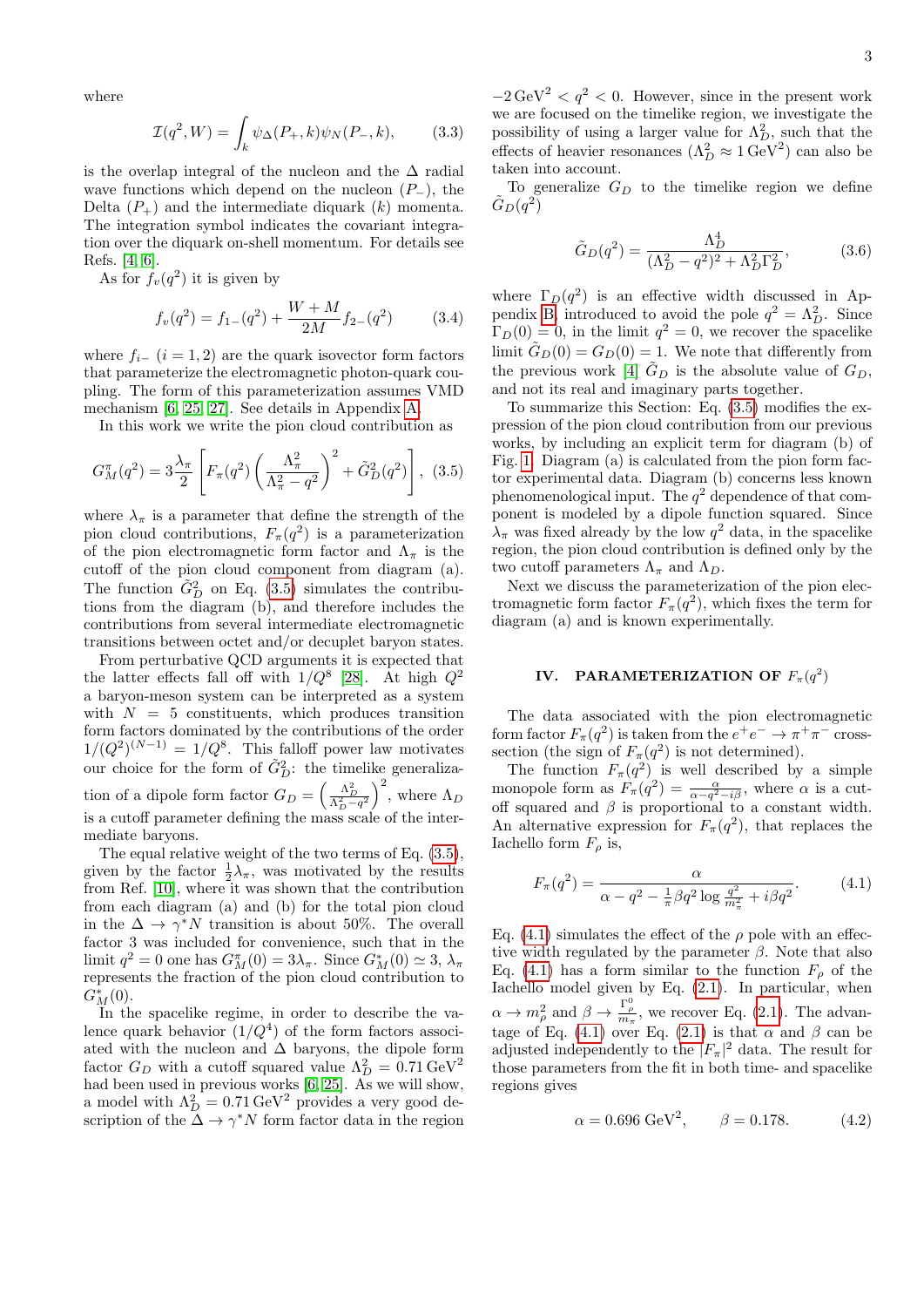

<span id="page-3-0"></span>FIG. 2: Fit to  $|F_{\pi}(q^2)|^2$  data using Eq. [\(4.1\)](#page-2-1). The data are from Refs. [\[29,](#page-9-23) [30\]](#page-9-24).

In the Iachello model [\(2.1\)](#page-1-1) one has  $\beta \simeq 1.1$ , a very different value. The fit is illustrated in Fig [2.](#page-3-0) The best fit selects  $\alpha \simeq 0.7 \,\text{GeV}^2$ , which is larger than  $m_\rho^2 \simeq 0.6 \,\text{GeV}^2$ . However, in the best fit to the data, the value of  $\alpha$  is corrected by the logarithmic counterterm in the denomi-nator of Eq. [\(4.1\)](#page-2-1), that pushes the maximum of  $|F_{\pi}(q^2)|^2$ to the correct position,  $q^2 \simeq 0.6 \text{ GeV}^2$ . In the Iachello model, since  $\beta \simeq 1.1$ , the correction is too strong, and the maximum moves to  $q^2 \simeq 0.3 \text{ GeV}^2$ , differing significantly from the  $|F_{\pi}(q^2)|^2$  data.

To describe the physics associated with the  $\rho$ -meson, we restricted the fit to  $q^2 < 0.6 \,\text{GeV}^2$ , which causes a less perfect description of  $F_{\pi}$  at the right side of the peak. However increasing  $q^2$  beyond that point slightly worsens the fit. This probably indicates that although the  $\omega$  width is small, there may be some interference from the  $\omega$  mass pole, and that the parameters  $\alpha$  and  $\beta$  account for these interference effects. Although the spacelike data was also included in the fit, the final result is insensitive to the spacelike constraints. We obtain also a good description of the spacelike region (examine the region  $q^2 < 0$  GeV<sup>2</sup> in Fig [2\)](#page-3-0). The full extension of the region where a good description is achieved is  $-1 \,\text{GeV}^2 < q^2 < 1 \,\text{GeV}^2$ .

A similar quality of the fit is obtained with both a constant width or a  $q^2$ -dependent  $\rho$ -width. However a better fit can be obtained with a more complex  $q^2$ -dependence, which accounts better for the  $\omega$ -meson pole effect, as shown in previous works [\[32,](#page-9-25) [33\]](#page-10-0). Since this work is meant to probe the quality of the results that one can obtain for the transitions form factors, the simple analytic form of Eq. [\(4.1\)](#page-2-1) suffices for  $F_{\pi}(q^2)$ .

In addition, the covariant spectator quark model built from this function describes well the  $\Delta \to \gamma^* N$  form factor in the spacelike region as shown in Fig. [3.](#page-3-1) Using the best fit of  $F_{\pi}$  given by the parameters [\(4.2\)](#page-2-2) we can calculate the pion cloud contribution  $G_M^{\pi}(q^2)$  through Eq. [\(3.5\)](#page-2-0), and consequently the result for  $G_M^*(q^2, M_\Delta)$ . For the parameters  $\lambda_{\pi}$  and  $\Lambda_{\pi}^2$  we use the results of the previous works  $\lambda_{\pi} = 0.441$  and  $\Lambda_{\pi}^2 = 1.53 \,\text{GeV}^2$ ,



<span id="page-3-1"></span>FIG. 3: Results for  $|G_M^*(q^2)|$  for the covariant spectator quark model combined with the pion cloud contribution from Eq. [\(3.5\)](#page-2-0). The data are from Refs. [\[31\]](#page-9-26). The dashed-dottedline is the contribution from the core [\[4\]](#page-9-13).

obtained from the comparison of the constituent quark model to the lattice QCD data and experimental data [\[4,](#page-9-13) [7,](#page-9-27) [8\]](#page-9-14).

In Fig. [3](#page-3-1) we present the result of our model for  $|G_M^*(q^2, W)|$  for the case  $W = M_\Delta$ . In that case the imaginary contribution (when  $q^2 > 0$ ) is very small and the results can be compared with the spacelike data  $(q^2 < 0)$ . In the figure the dashed-dotted-line indicate the result for  $G_M^B(q^2, M_\Delta)$  discussed in a previous work [\[4\]](#page-9-13).

In the same figure we show the sensitivity to the cutoff  $\Lambda_D$  of the pion cloud model, by taking the cases  $\Lambda_D^2$  =  $0.71 \,\text{GeV}^2$  and  $\Lambda_D^2 = 0.90 \,\text{GeV}^2$ . They are are consistent with the data, although the model with  $\Lambda_D^2 = 0.71 \, \text{GeV}^2$ gives a slightly better description of the data. The two models are also numerically very similar to the results of Ref. [\[4\]](#page-9-13) for  $W = M_{\Delta}$ . For higher values of W the results of the present model and the ones from Ref. [\[4\]](#page-9-13) will differ.

Although the model with  $\Lambda_D^2 = 0.71 \,\text{GeV}^2$  gives a (slightly) better description of the spacelike data, for the generalization to the timelike region it is better to have a model with large effective cutoffs when compared with the scale of the  $\rho$  meson pole (the  $\rho$  mass  $m_{\rho}$ ). This is important to separate the effects of the physical scales from the effective scales (adjusted cutoffs).

#### V. RESULTS

The results for  $|G_M^*(q^2)|$  from the covariant spectator quark model for the cases  $W = 1.232 \,\text{GeV}, W = 1.6 \,\text{GeV},$  $W = 1.8 \,\text{GeV}$ , and  $W = 2.2 \,\text{GeV}$  are presented in Fig. [4.](#page-4-0) The thin lines represent the contribution from the bare quark core component of the model, and the thick line the sum of bare quark and pion cloud contributions.

In the figure the results for each value  $W$  are restricted by the timelike kinematics through the condition  $q^2 \leq$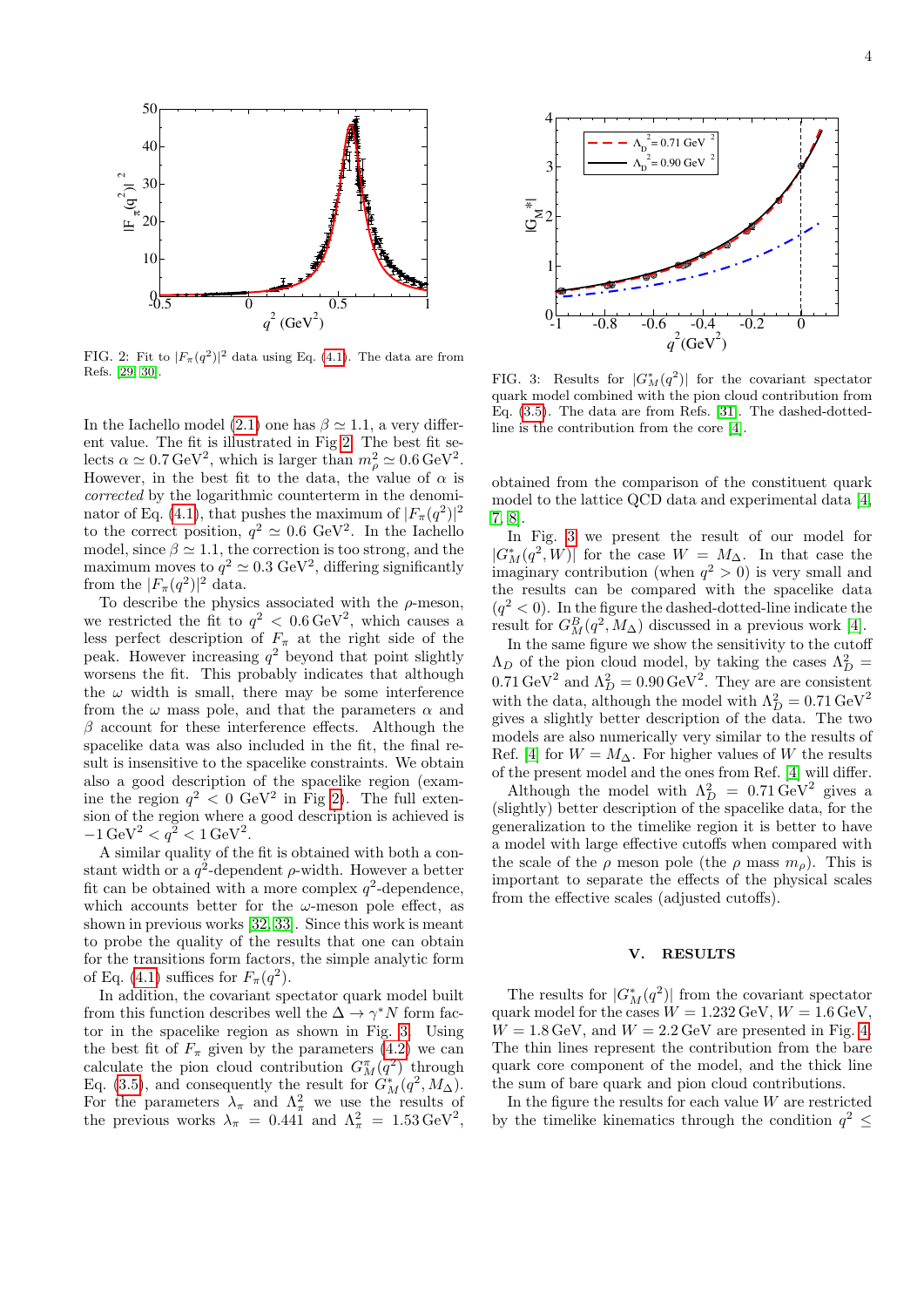

<span id="page-4-0"></span>FIG. 4: Results for  $|G_M^*(Q^2)|$  for  $W = 1.232 \,\text{GeV}, W =$ 1.6 GeV,  $W = 1.8$  GeV and  $\dot{W} = 2.2$  GeV. The thick lines indicate the final result. The thin lines indicate the contribution of the core.

 $(W - M)^2$ , since the nucleon and the resonance (with mass  $W$ ) are treated both as being on their mass shells. Therefore the form factor covers an increasingly larger region on the  $q^2$  axis, as W increases. See Ref. [\[4\]](#page-9-13) for a complete discussion.

The figure illustrates well the interplay between the pion cloud and the bare quark core components. The pion cloud component is dominating in the region near the  $\rho$  peak. Away from that peak it is the bare quark contribution that dominates. The flatness of the  $W =$ 2.2 GeV curve for  $q^2 > 1 \text{ GeV}^2$  is the net result of the falloff of the pion cloud and the rise of the quark core terms. In addition, the figure shows that dependence on W yields different magnitudes at the peak, and we recall that this dependence originates from the bare quark core contribution alone. This bare quark core contribution is mainly the consequence of the VMD parameterization of the quark current where there is an interplay between the effect of the  $\rho$  pole and a term that behaves as a constant for intermediate values of  $q^2$  (see Appendix [A\)](#page-8-0).

We will discuss now the results for the widths  $\Gamma_{\gamma^*N}(q, W)$  of the  $\Delta$  Dalitz decay, and for the  $\Delta$  mass distribution  $g_{\Delta}(W)$ .

#### A. ∆ Dalitz decay

The width associated with the  $\Delta$  decay into  $\gamma^* N$  can be determined from the  $\Delta \to \gamma^* N$  form factors for the  $\Delta$  mass W. Assuming the dominance of the magnetic dipole form factors over the other two transition form factors, we can write [\[4,](#page-9-13) [5,](#page-9-3) [38\]](#page-10-1)

<span id="page-4-1"></span>
$$
\Gamma_{\gamma^*N}(q, W) = \frac{\alpha}{16} \frac{(W + M)^2}{M^2 W^3} \times \sqrt{y_+ y_-} |G_M^*(q^2, W)|,
$$
\n(5.1)



<span id="page-4-2"></span>FIG. 5: Results for  $\frac{d\Gamma_{e^+e^-N}}{dq}(q, W)$  for three different values of energies  $W$ . The solid line is the result of our model. The dotted line is the result of the constant form factor model.

where  $q = \sqrt{q^2}$ ,  $\alpha \simeq 1/137$  is the fine-structure constant and  $y_{\pm} = (W \pm M)^2 - q^2$ .

At the photon point  $(q^2 = 0)$ , in particular, we obtain the  $\Gamma_{\gamma N}$  in the limit  $q^2 = 0$  from Eq. [\(5.1\)](#page-4-1) [\[5,](#page-9-3) [18,](#page-9-28) [37\]](#page-10-2)

<span id="page-4-3"></span>
$$
\Gamma_{\gamma N}(W) = \Gamma_{\gamma^* N}(0, W). \tag{5.2}
$$

We can also calculate the derivative of the Dalitz decay width  $\Gamma_{e^+e^-N}(q, W)$  from the function  $\Gamma_{\gamma^*N}(q, W)$  using the relation [\[5,](#page-9-3) [18,](#page-9-28) [37,](#page-10-2) [38\]](#page-10-1)

$$
\Gamma'_{e^+e^-N}(q,W) \equiv \frac{d\Gamma_{e^+e^-N}}{dq}(q,W)
$$

$$
= \frac{2\alpha}{3\pi q} \Gamma_{\gamma^*N}(q,W).
$$
(5.3)

The Dalitz decay width  $\Gamma_{e^+e^-N}(q, W)$  is given by

<span id="page-4-4"></span>
$$
\Gamma_{e^{+}e^{-}N}(W) = \int_{2m_e}^{W-M} \Gamma'_{e^{+}e^{-}N}(q, W) \,dq, \tag{5.4}
$$

where  $m_e$  is the electron mass. Note that the integration holds for the interval  $4m_e^2 \le q^2 \le (W-M)^2$ , where the lower limit is the minimum value necessary to produce an  $e^+e^-$  pair, and  $(W-M)^2$  is the maximum value available in the  $\Delta \to \gamma^* N$  decay for a given W value.

The results for  $\frac{d\Gamma_{e^+e^-N}}{dq}(q, W)$  for several mass values  $W$  (1.232, 1.6 and 2.2  $\text{GeV}$ ) are presented in Fig. [5.](#page-4-2) These results are also compared to the calculation given by the constant form factor model, from which they deviate considerably.

Also, the  $\Delta$  decay width can be decomposed at tree level into three independent channels

$$
\Gamma_{\text{tot}}(W) = \Gamma_{\pi N}(W) + \Gamma_{\gamma N}(W) + \Gamma_{e^+e^-N}(W), \quad (5.5)
$$

given by the decays  $\Delta \to \pi N$ ,  $\Delta \to \gamma N$  and  $\Delta \to$  $e^+e^-N$ . The two last terms are described respectively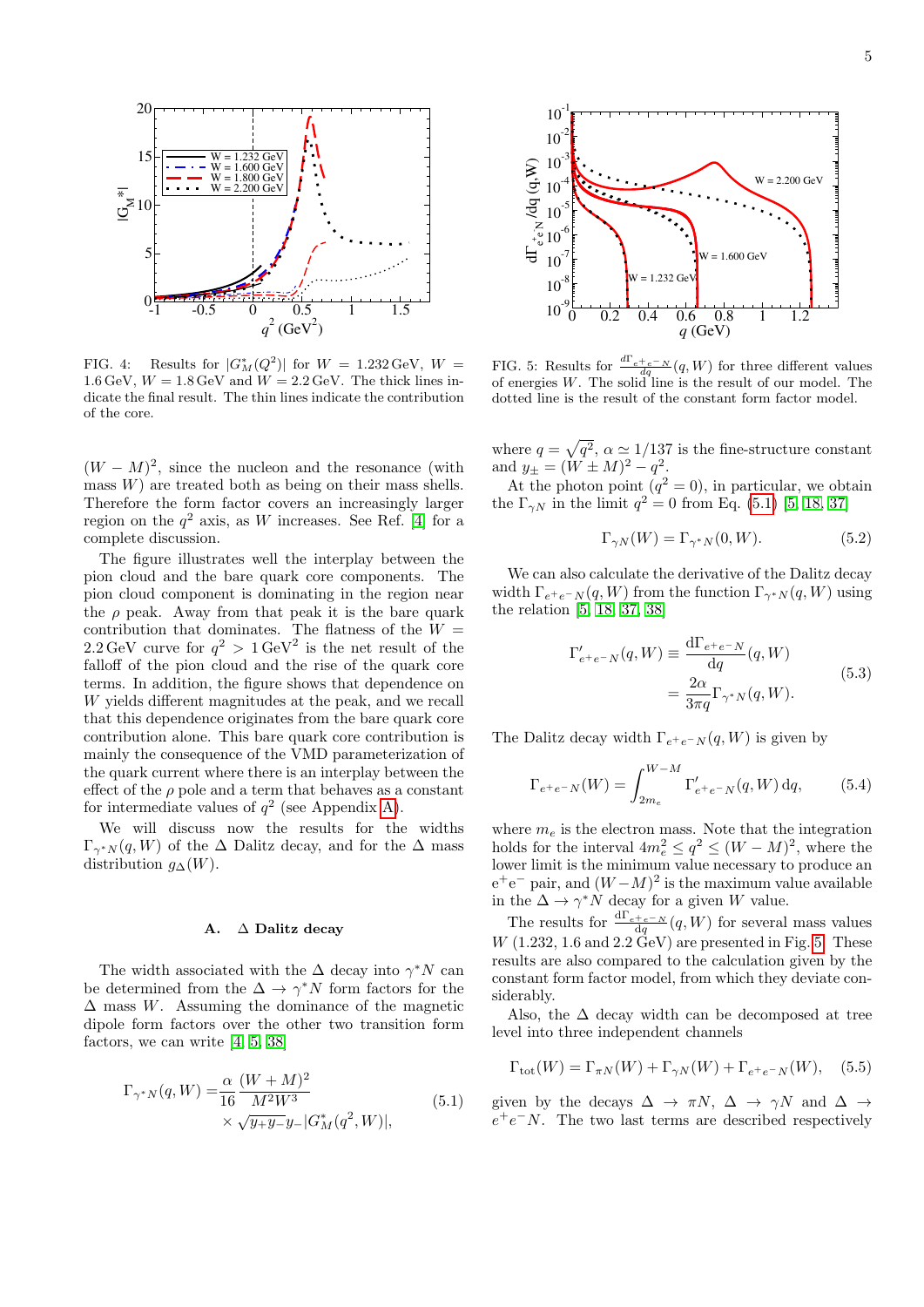

<span id="page-5-0"></span>FIG. 6: Results for the partial widths as function of W. At left: partial widths (solid line) for  $\Delta \to \gamma N$  and  $\Delta \to e^+e^-N$ , compared with the constant form factor model (dotted line). At right: the partial widths are compared with the  $\Delta \to \pi N$  width (dotted line) and with the sum of all widths (thin solid line).



<span id="page-5-2"></span>FIG. 7: Results for  $g\Delta(W)$  and the partial contributions  $g\Delta\rightarrow\pi N(W)$ ,  $g\Delta\rightarrow\gamma N(W)$  and  $g\Delta\rightarrow e^+e^-N(W)$ . At left:  $g\Delta\rightarrow\gamma N(W)$ and  $g_{\Delta\to e^+e^-N}(W)$  in comparison with constant form factor model (dotted line). At right: all contributions compared with the total  $g_{\Delta}(W)$  (thin solid line).

by Eqs. [\(5.2\)](#page-4-3) and [\(5.4\)](#page-4-4). The  $\Gamma_{\pi N}$  term can be parameterized as in [\[36,](#page-10-3) [39\]](#page-10-4)

<span id="page-5-1"></span>
$$
\Gamma_{\pi N}(W) = \frac{M_{\Delta}}{W} \left(\frac{q_{\pi}(W)}{q_{\pi}(M_{\Delta})}\right)^3 \frac{\kappa^2 + q_{\pi}^2(M_{\Delta})}{\kappa^2 + q_{\pi}^2(W)} \Gamma_{\pi N}^0, (5.6)
$$

where  $\Gamma^0_{\pi N}$  is the  $\Delta \to \pi N$  partial width for the physical  $\Delta$ ,  $q_{\pi}(W)$  is the pion momentum for a  $\Delta$  decay with mass W, and  $\kappa$  a cutoff parameter. Following Refs. [\[34,](#page-10-5) [35\]](#page-10-6) we took  $\kappa = 0.197$  GeV. The present parameterization differs from other forms used in the literature [\[5,](#page-9-3) [37\]](#page-10-2) and from our previous work [\[4\]](#page-9-13).

The results for the partial widths as functions of the mass  $W$  are presented in Fig. [6.](#page-5-0) On the left panel we compare  $\Gamma_{\gamma N}$  and  $\Gamma_{e^+e^-N}$  with the result of the constant form factor model. On the right panel we present the total width  $\Gamma_{\text{tot}}(W)$  as the sum of the three partial widths.

#### B.  $\Delta$  mass distribution

To study the impact of the  $\Delta$  resonance propagation in nuclear reactions like the  $NN$  reaction, it is necessary to know the  $\Delta$  mass distribution function  $g_{\Delta}(W)$ . As discussed before, W is an arbitrary resonance mass that may differ from the resonance pole mass  $(M<sub>∆</sub>)$ . The usual ansatz for  $g_{\Delta}$  is the relativistic Breit-Wigner distribution-[\[4,](#page-9-13) [5\]](#page-9-3)

<span id="page-5-3"></span>
$$
g_{\Delta}(W) = A \frac{W^2 \Gamma_{\text{tot}}(W)}{(W^2 - M_{\Delta}^2)^2 + W^2 \left[\Gamma_{\text{tot}}(W)\right]^2},\tag{5.7}
$$

where  $A$  is a normalization constant determined by  $\int g_{\Delta}(W) dW = 1$  and the total width  $\Gamma_{tot}(W)$  [\(5.6\)](#page-5-1).

The results for  $g_{\Delta}(W)$  and the partial contributions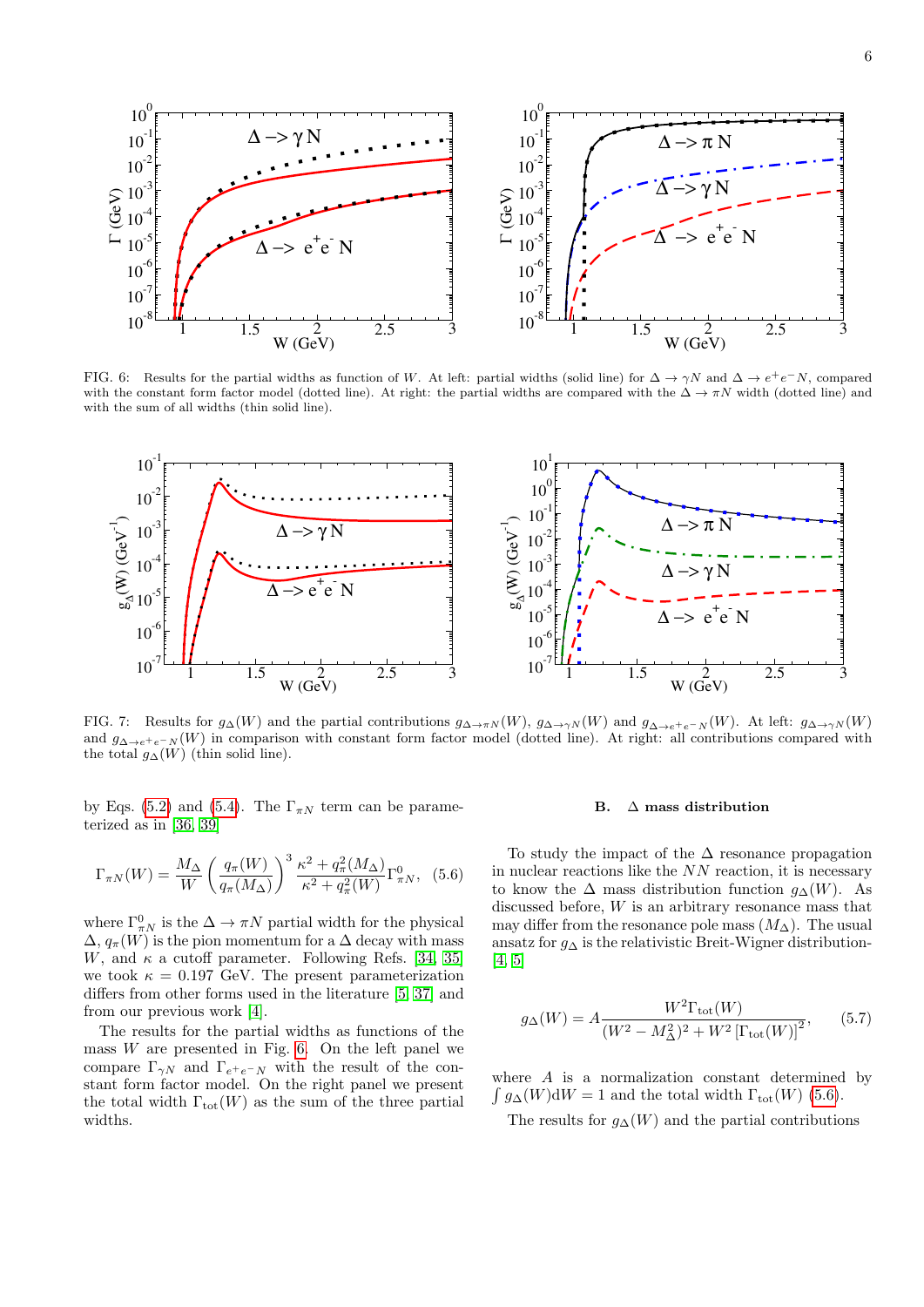



<span id="page-6-0"></span>FIG. 8: Transport-model calculations of dilepton mass spectra  $d\sigma/dm_{ee}$  from proton-proton collisions  $(pp \to e^+e^- X)$  at three different beam energies, with and without a  $\Delta \to \gamma^* N$  form factor, compared to experimental data measured with the HADES detector [\[40–](#page-10-7)[42\]](#page-10-8).

$$
g_{\Delta \to \gamma N}(W) = \frac{\Gamma_{\gamma N}(W)}{\Gamma_{\text{tot}}(W)} g_{\Delta}(W), \tag{5.8}
$$

HADES data GiBUU total  $\omega \rightarrow e^+e^ \stackrel{\sim}{\phi} \rightarrow e^+e^ \omega \rightarrow \pi^0 e^+e^-$ 

 $10<sup>0</sup>$ 

 $10^{1}$ 

 $= 1.25$  GeV

$$
g_{\Delta \to e^+e^-N}(W) = \frac{\Gamma_{e^+e^-N}(W)}{\Gamma_{\text{tot}}(W)} g_{\Delta}(W), \tag{5.9}
$$

$$
g_{\Delta \to \pi N}(W) = \frac{\Gamma_{\pi N}(W)}{\Gamma_{\text{tot}}(W)} g_{\Delta}(W), \qquad (5.10)
$$

are presented in Fig. [7.](#page-5-2) The results are also compared with the constant form factor model.

#### C. Dilepton production from  $NN$  collisions

The  $\Delta \rightarrow \gamma^* N$  magnetic dipole form factor in the timelike region is known to have a significant influence on dilepton spectra. Therefore we show in Fig. [8](#page-6-0) a transport-model calculation of the inclusive dielectron production cross section  $d\sigma/dm_{ee}$  for proton-proton collisions (pp  $\rightarrow e^+e^-X$ ), where  $m_{ee} = q$ . These results have been obtained with the GiBUU model [\[34,](#page-10-5) [39\]](#page-10-4) for three different proton beam energies and are compared to experimental data measured with the HADES detec-tor [\[40–](#page-10-7)[42\]](#page-10-8). Except for the contribution of the  $\Delta$  Dalitz decay, the calculations are identical to those presented in an earlier publication [\[35\]](#page-10-6). The  $\Delta$  Dalitz decay is shown in two variants, once with a constant form factor fixed at the photon point (i.e., in 'QED' approximation) and once using the form-factor model described in the preceding sections.

At the lowest beam energy of 1.25 GeV, the produced ∆ baryons are close to the pole mass and therefore the results with and without the form factor are very similar. At higher beam energies, however, the model for the  $\Delta \to \gamma^* N$  form factor has a much larger impact, because higher values of W are reached, where the form factor deviates strongly from the photon point value. In Fig. [9](#page-6-1) we illustrate the influence of  $W$  by showing <span id="page-6-2"></span>the W distribution of produced  $\Delta^{+,0}$  baryons in the GiBUU simulations. We note that several different processes contribute to the inclusive  $\Delta^{+,0}$  production, such as  $NN \to N\Delta$ ,  $\Delta\Delta$ ,  $\Delta N^*$  etc., each of which will produce a different W distribution due to different kinematics and phase space. Furthermore it should be remarked that the tails of this distribution, just as the  $\Delta$  spectral function in Eq. [\(5.7\)](#page-5-3), depend significantly on the specific parameterization of the hadronic width for  $\Delta \rightarrow \pi N$ . However, for electromagnetic observables as shown in Fig. [8,](#page-6-0) the dependence on the hadronic width is very weak, since in Eq. [\(5.9\)](#page-6-2) the total width cancels out in the numerator and only stays in the denominator.



<span id="page-6-1"></span>FIG. 9: Mass distribution of produced  $\Delta^{+,0}$  baryons in GiBUU simulations, for pp collisions at three different beam energies.

 $10<sup>0</sup>$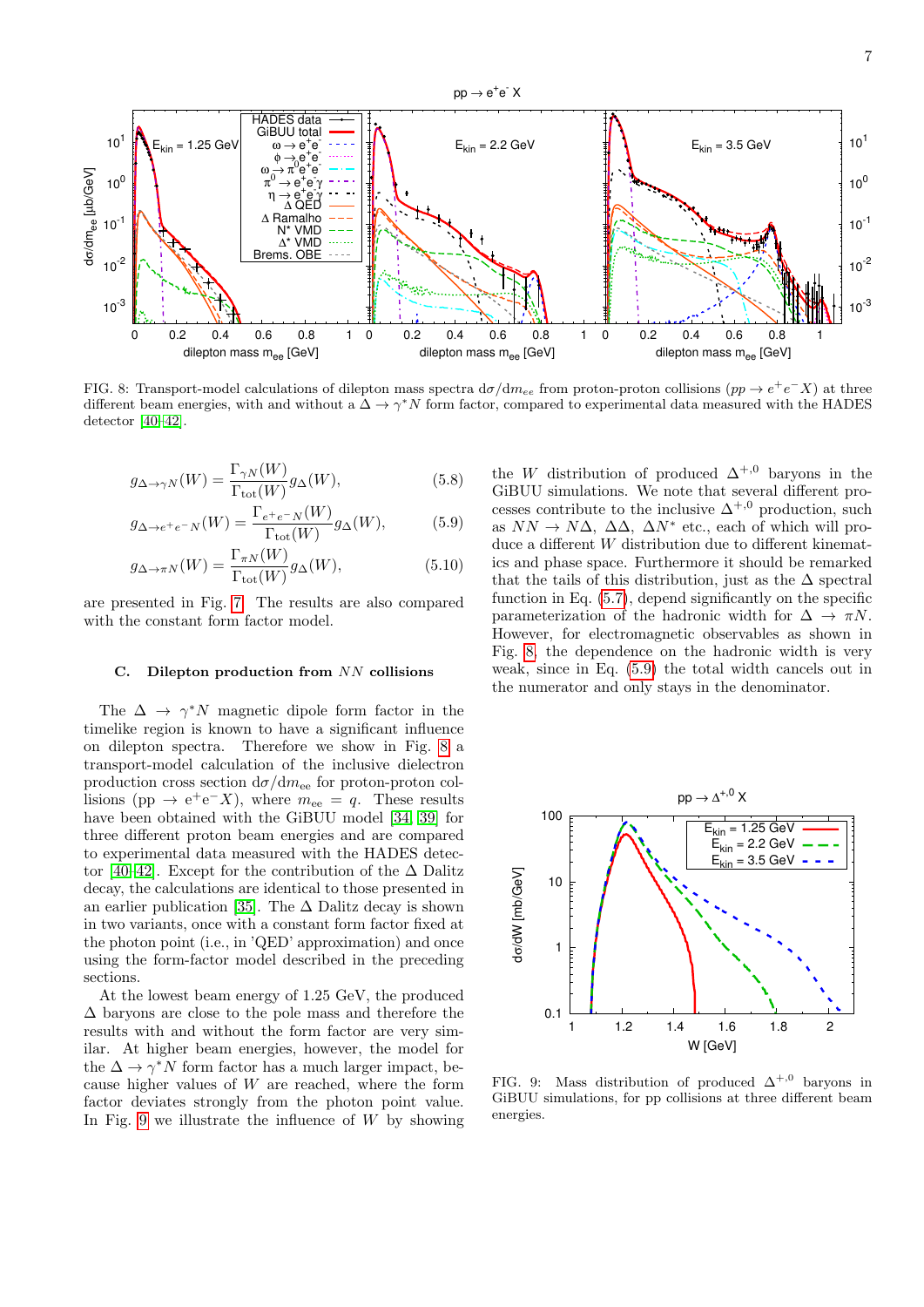

<span id="page-7-0"></span>FIG. 10: Modified calculations of dilepton mass spectra  $d\sigma/dm_{ee}$  from proton-proton collisions (pp  $\rightarrow e^+e^-X$ ), using reduced  $R \to \rho N$  branching ratios for two resonances (see text).

Coming back to Fig. [8,](#page-6-0) it should be noted that the choice of the form factor has little influence on the overall agreement of the total dilepton spectrum with the experimental data at the two lowest beam energies, because the influence of the form factor is weak or the  $\Delta$  contribution is small compared to other channels. At the highest beam energy of 3.5 GeV, however, the choice of the form factor does have an impact on the total spectrum for masses above 600 MeV. While the constant-form-factor result combined with the other channels from GiBUU shows a good agreement with the data, using the  $q^2$  dependent form factor results in a slight overestimation of the data, which is most severe for masses of around 700 MeV. However, we note that the  $\Delta$  contribution by itself does not overshoot the data. Only in combination with the other channels (in particular the heavier baryons, such as  $N^*$ and  $\Delta^*$ ) the overestimation is seen.

There could be various reasons for this enhancement over the data, but we want to mention here only the two most likely ones. One could lie in the form factor itself, more precisely in the omission of an W dependence of the overall weight  $\lambda_{\pi}$  for the pion cloud. This parameter for the weight of the pion cloud should probably depend on  $W$ . If the two diagrams (a) and (b) of the pion cloud contribution would decrease simultaneously with  $W$ , as we can expect from the drop of the  $m_\pi/W$  ratio, this could potentially cure the observed overestimation.

On the other hand, the reason for the disagreement could also be found in the other channels that are part of the transport calculation. In particular the contributions of the higher baryonic resonances  $(N^*$  and  $\Delta^*)$  are subject to some uncertainties. These resonance contributions were recently investigated via exclusive pion production at 3.5 GeV with the HADES detector [\[43\]](#page-10-9), which showed that the GiBUU model does a rather good job in describing the resonance cocktail for the exclusive channels (with some minor deviations). However, there are also significant non-exclusive channels for pion and dilepton production at this energy. Moreover, the form factors of the higher resonances are a matter of debate (they are treated in a strict-VMD assumption in the calculation).

It was remarked in [\[43\]](#page-10-9) that some of the branching ratios for  $R \to \rho N$ , which directly influence the dilepton yield via the VMD assumption, might be overestimated in GiBUU, in particular for the  $N^*(1720)$  and the  $\Delta^*(1905)$ . Both have a very large  $\rho N$  branching ratio of 87% in GiBUU [\[34\]](#page-10-5) (as adopted from [\[36\]](#page-10-3)) and also in the current PDG database these branching ratios are listed with rather large values [\[44\]](#page-10-10), which are essentially compatible with the GiBUU values. However, some recent partial-wave analyses [\[45,](#page-10-11) [46\]](#page-10-12) claim much smaller values for these branching ratios, showing some tension with the PDG and GiBUU values. We show in Fig. [10](#page-7-0) the effect of using smaller values for these branching ratios on the dilepton spectra, adopting the upper limits from the Bonn-Gatchina analysis [\[45\]](#page-10-11) (as given in [\[43\]](#page-10-9)), namely  $10\%$  for  $N^*(1720) \rightarrow \rho N$  and  $42\%$  for  $\Delta^*(1905) \rightarrow \rho N$ . We note that the values in [\[46\]](#page-10-12) are even smaller. As seen in Fig. [10,](#page-7-0) this change indeed reduces the contributions from the  $N^*$  and  $\Delta^*$  resonances by a fair amount, in particular in the high-mass region ( $m_{ee} > 600$  MeV). This improves the agreement with the highest data points at 2.2 GeV, and it also mitigates the overshooting over the data at 3.5 GeV when the  $\Delta \to \gamma^* N$  form factor is used, but it does not fully cure it.

Thus it is quite likely that the remaining excess is caused by the negligence of the W dependence in the pion cloud contribution of the form factor. A more detailed investigation of the W dependence of the pion cloud is planned in a further study that will analyze all these aspects.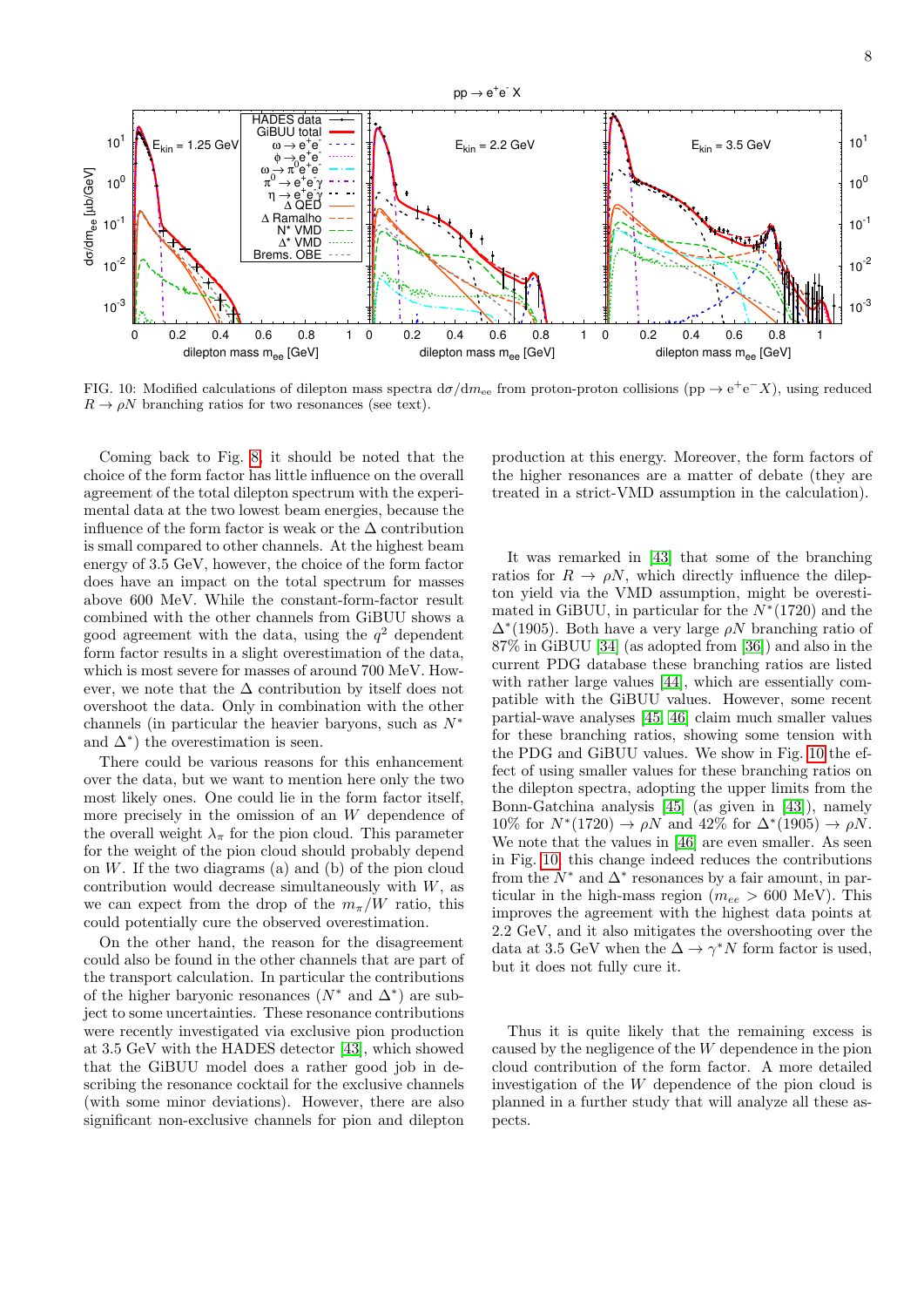#### VI. SUMMARY AND CONCLUSIONS

In this work we present a new covariant model for the  $\Delta \to \gamma^* N$  transition in the timelike region. The model is based on the combination of valence quark and meson cloud degrees of freedom. The bare quark contribution was calibrated previously to lattice QCD data. One of the pion cloud components is fitted to the pion electromagnetic form factor  $F_{\pi}$  (with the fit being almost insensitive to the spacelike data and strongly dependent on the timelike data) and the other, associated with intermediate octet/decuplet baryon states, parameterized by an effective cutoff  $\Lambda_D$ .

Our model induces a strong effect on the  $\Delta \to \gamma^* N$ magnetic dipole form factor in the region around the  $\rho$ −meson pole (where the magnitude is about four times larger than at  $q^2 = 0$ ). This effect was missing in the frequently used Iachello model. The pion cloud effects dominate in the region  $q^2 \leq 1.5 \,\text{GeV}^2$ . For larger  $q^2$ the effects of the valence quark became dominant, and the  $q^2$ -dependence is smoother. At low energies, the new form factor has little influence on the overall agreement of the total dilepton spectrum in NN collisions with the experimental data, and no large difference between our new model and the VMD model is seen. However at the highest beam energy of 3.5 GeV, the choice of the form factor does affect the total spectrum for masses above 600 MeV.

Measurements of independent channels, for instance exclusive pion induced  $\Delta$  production data, can help to better constrain the pion cloud contribution. The methods presented in this work can in principle be extended to higher mass resonances as  $N^*(1440)$ ,  $N^*(1520)$ ,  $N^*(1535)$ ,  $N^*(1710)$  and  $\Delta^*(1600)$ , for which there are already predictions of the covariant spectator quark model [\[47,](#page-10-13) [48\]](#page-10-14) in the spacelike region. The calculation of the  $N^*(1520)$  form factors in the timelike region [\[49\]](#page-10-15), extending the results from Ref. [\[47\]](#page-10-13) is already under way.

#### Acknowledgments

The authors thank Marcin Stolarski and Elmar Biernat for the information about the pion electromagnetic form factors. G.R. was supported by the Brazilian Ministry of Science, Technology and Innovation (MCTI-Brazil). M.T.P. received financial support from Fundação para a Ciência e a Tecnologia (FCT) under Grants Nos. PTDC/FIS/113940/2009, CFTP-FCT (PEst-OE/FIS/U/0777/2013) and POCTI/ISFL/2/275. This work was also partially supported by the European Union under the HadronPhysics3 Grant No. 283286. J.W. acknowledges funding of a Helmholtz Young Investigator Group VH-NG-822 from the Helmholtz Association and GSI.

### <span id="page-8-0"></span>Appendix A: Quark form factors

We use a parameterization of the quark isovector form factors motivated by VMD [\[8,](#page-9-14) [23,](#page-9-15) [25\]](#page-9-19)

$$
f_{1-}(q^2) = \lambda_q + (1 - \lambda_q) \frac{m_\rho^2}{m_\rho^2 - q^2} - c_- \frac{M_h^2 q^2}{(M_h^2 - q^2)^2}
$$
  

$$
f_{2-}(q^2) = \kappa_- \left\{ d_- \frac{m_\rho^2}{m_\rho^2 - q^2} + (1 - d_-) \frac{M_h^2}{M_h^2 - q^2} \right\},
$$
(A1)

where  $m_{\rho} = 775$  MeV is the  $\rho$ -meson mass,  $M_h$  is the mass of an effective heavy vector meson,  $\kappa_$  is the quark isovector anomalous magnetic moment,  $c_-, d_-$  are mixture coefficients, and  $\lambda_q$  is a parameter related with the quark density number in the deep inelastic limit [\[25\]](#page-9-19). The term in  $M_h$ , where  $M_h = 2M$ , simulates the effects of the heavier mesons (short range physics) [\[25\]](#page-9-19), and behaves as a constant for values of  $q^2$  much smaller than  $4M^2$ . The width associated with the pole  $q^2 = M_h^2$  is discussed in the Appendix [B.](#page-8-1)

The  $\rho$  pole appears when one assumes a stable  $\rho$  with zero decay width  $\Gamma_{\rho} = 0$ . For the extension of the quark form factors to the timelike regime we consider therefore the replacement

$$
\frac{m_{\rho}^2}{m_{\rho}^2 - q^2} \to \frac{m_{\rho}^2}{m_{\rho}^2 - q^2 - \mathrm{i}m_{\rho}\Gamma_{\rho}(q^2)}.\tag{A2}
$$

On the r.h.s. we introduce  $\Gamma_{\rho}$  the  $\rho$  decay width as a function of  $q^2$ .

The function  $\Gamma_{\rho}(q^2)$  represents the  $\rho \to 2\pi$  decay width for a virtual  $\rho$  with momentum  $q^2$  [\[32,](#page-9-25) [50\]](#page-10-16)

$$
\Gamma_{\rho}(q^2) = \Gamma_{\rho}^0 \frac{m_{\rho}^2}{q^2} \left(\frac{q^2 - 4m_{\pi}^2}{m_{\rho}^2 - 4m_{\pi}^2}\right)^{\frac{3}{2}} \theta(q^2 - 4m_{\pi}^2), \quad (A3)
$$

where  $\Gamma_{\rho}^{0} = 0.149 \text{ GeV}.$ 

## <span id="page-8-1"></span>Appendix B: Regularization of high momentum poles

For a given W the squared momentum  $q^2$  is limited by the kinematic condition  $q^2 \leq (W-M)^2$ . Then, if one has a singularity at  $q^2 = \Lambda^2$ , that singularity will appear for values of W such that  $\Lambda^2 \leq (W-M)^2$ , or  $W \geq M + \Lambda$ .

To avoid a singularity at  $q^2 = \Lambda^2$ , where  $\Lambda^2$  is any of the cutoffs introduced in our pion cloud parameterizations, and quark current (pole  $M_h$ ) we implemented a simple procedure. We start with

$$
\frac{\Lambda^2}{\Lambda^2 - q^2} \to \frac{\Lambda^2}{\Lambda^2 - q^2 - i\Lambda \Gamma_X(q^2)},
$$
 (B1)

where

<span id="page-8-2"></span>
$$
\Gamma_X(q^2) = 4\Gamma_X^0 \left(\frac{q^2}{q^2 + \Lambda^2}\right)^2 \theta(q^2),\tag{B2}
$$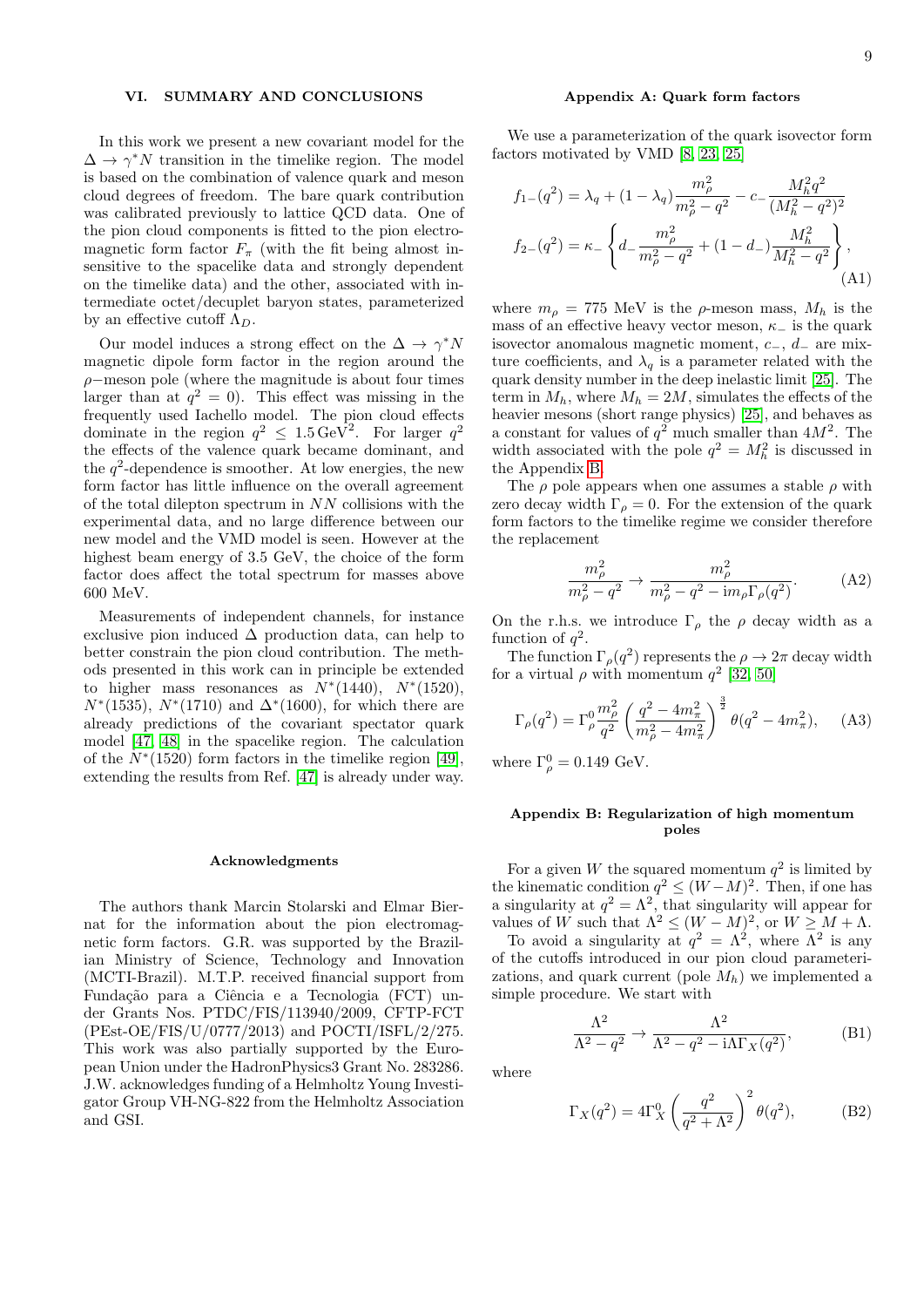In the last equation  $\Gamma_X^0$  is a constant given by  $\Gamma_X^0$  =  $4\Gamma_\rho^0 \simeq 0.6 \text{ GeV}.$ 

In Eq. [\(B2\)](#page-8-2) the function  $\Gamma_X(q^2)$  is defined such that  $\Gamma_X(q^2) = 0$  when  $q^2 < 0$ . Therefore the results in the spacelike region are kept unchanged. For  $q^2 = \Lambda^2$  we obtain  $\Gamma_X = \Gamma_X^0$ , and for very large  $q^2$  it follows  $\Gamma_X \simeq$  $4\Gamma_X^0$ . Finally the value of  $\Gamma_X^0$  was chosen to avoid very narrow peaks around  $\Lambda^2$ .

While the width  $\Gamma_{\rho}(q^2)$  associated with the  $\rho$ -meson pole in the quark current is nonzero only when  $q^2 > 4m_{\pi}^2$ , one has for  $\Gamma_X(q^2)$  nonzero values also in the interval  $4m_{\pi}^2 > q^2 > 0$ . However, the function  $\Gamma_X(q^2)$  changes

- <span id="page-9-0"></span>[1] I. G. Aznauryan, A. Bashir, V. Braun, S. J. Brodsky, V. D. Burkert, L. Chang, C. Chen and B. El-Bennich et al., Int. J. Mod. Phys. E 22, 1330015 (2013) [arXiv:1212.4891 [nucl-th]].
- <span id="page-9-2"></span>W. J. Briscoe, M. Döring, H. Haberzettl, D. M. Manley, M. Naruki, I. I. Strakovsky and E. S. Swanson, Eur. Phys. J. A 51, 129 (2015) [arXiv:1503.07763 [hep-ph]].
- <span id="page-9-1"></span>[3] G. Agakishiev et al., Eur. Phys. J. A 50, 82 (2014) [arXiv:1403.3054 [nucl-ex]].
- <span id="page-9-13"></span>[4] G. Ramalho and M. T. Peña, Phys. Rev. D 85, 113014 (2012) [arXiv:1205.2575 [hep-ph]].
- <span id="page-9-3"></span>[5] F. Dohrmann et al., Eur. Phys. J. A 45, 401 (2010) [arXiv:0909.5373 [nucl-ex]].
- <span id="page-9-4"></span>[6] G. Ramalho, M. T. Peña and F. Gross, Eur. Phys. J. A 36, 329 (2008) [arXiv:0803.3034 [hep-ph]].
- <span id="page-9-27"></span>[7] G. Ramalho, M. T. Peña and F. Gross, Phys. Rev. D 78, 114017 (2008) [arXiv:0810.4126 [hep-ph]].
- <span id="page-9-14"></span>[8] G. Ramalho and M. T. Peña, Phys. Rev. D 80, 013008 (2009) [arXiv:0901.4310 [hep-ph]].
- <span id="page-9-17"></span>[9] G. Ramalho and K. Tsushima, Phys. Rev. D 87, 093011 (2013) [arXiv:1302.6889 [hep-ph]].
- <span id="page-9-18"></span>[10] G. Ramalho and K. Tsushima, Phys. Rev. D 88, 053002 (2013) [arXiv:1307.6840 [hep-ph]].
- <span id="page-9-5"></span>[11] S. S. Kamalov, S. N. Yang, D. Drechsel, O. Hanstein and L. Tiator, Phys. Rev. C 64, 032201 (2001) [arXiv:nuclth/0006068]; T. Sato and T. S. H. Lee, Phys. Rev. C 63, 055201 (2001) [arXiv:nucl-th/0010025].
- <span id="page-9-6"></span>[12] V. M. Braun, A. Lenz, G. Peters and A. V. Radyushkin, Phys. Rev. D 73, 034020 (2006) [hep-ph/0510237].
- [13] C. Alexandrou, G. Koutsou, J. W. Negele, Y. Proestos and A. Tsapalis, Phys. Rev. D 83, 014501 (2011) [arXiv:1011.3233 [hep-lat]].
- [14] G. Eichmann and D. Nicmorus, Phys. Rev. D 85, 093004 (2012) [arXiv:1112.2232 [hep-ph]].
- <span id="page-9-7"></span>[15] J. Segovia, C. Chen, I. C. Clot, C. D. Roberts, S. M. Schmidt and S. Wan, Few Body Syst. 55, 1 (2014) [arXiv:1308.5225 [nucl-th]].
- <span id="page-9-8"></span>[16] M. Schafer, H. C. Donges, A. Engel and U. Mosel, Nucl. Phys. A 575, 429 (1994) [nucl-th/9401006].
- [17] F. de Jong and U. Mosel, Phys. Lett. B 392, 273 (1997) [nucl-th/9611051].
- <span id="page-9-28"></span>[18] M. I. Krivoruchenko, B. V. Martemyanov, A. Faessler and C. Fuchs, Annals Phys. 296, 299 (2002) [arXiv:nuclth/0110066].
- <span id="page-9-9"></span>[19] A. Faessler, C. Fuchs, M. I. Krivoruchenko and B. V. Martemyanov, J. Phys. G 29, 603 (2003) [nucl-

smoothly in that interval and its values are negligible.

This procedure was used in Ref. [\[4,](#page-9-13) [34\]](#page-10-5) for the calculation of the  $\Delta \rightarrow \gamma^* N$  form factors in the timelike regime. In the present case the emerging singularities for  $W > M + \Lambda_D \simeq 1.84 \,\text{GeV}$  are avoided, and for  $W < 1.84 \,\text{GeV}$ , the results are almost identical to the ones without regularization. The suggested procedure avoids the singularities at high momentum and at the same time preserves the results for low momentum. In the cases considered the high  $q^2$  contributions are suppressed and the details of regularization procedure are not important.

th/0010056].

- <span id="page-9-10"></span>[20] M. Zetenyi and G. Wolf, Phys. Rev. C 67, 044002 (2003) [arXiv:nucl-th/0103062].
- <span id="page-9-11"></span>[21] F. Iachello, A. D. Jackson and A. Lande, Phys. Lett. B 43, 191 (1973).
- <span id="page-9-12"></span>[22] F. Iachello and Q. Wan, Phys. Rev. C 69, 055204 (2004); R. Bijker and F. Iachello, Phys. Rev. C 69, 068201 (2004) [arXiv:nucl-th/0405028].
- <span id="page-9-15"></span>[23] G. Ramalho and M. T. Peña, J. Phys. G 36, 115011 (2009) [arXiv:0812.0187 [hep-ph]].
- <span id="page-9-16"></span>[24] B. Julia-Diaz, H. Kamano, T. S. Lee, A. Matsuyama, T. Sato and N. Suzuki, Phys. Rev. C 80, 025207 (2009).
- <span id="page-9-19"></span>[25] F. Gross, G. Ramalho and M. T. Peña, Phys. Rev. C 77, 015202 (2008) [nucl-th/0606029].
- <span id="page-9-20"></span>[26] F. Gross, G. Ramalho and M. T. Peña, Phys. Rev. D 85, 093005 (2012) [arXiv:1201.6336 [hep-ph]].
- <span id="page-9-21"></span>[27] G. Ramalho, K. Tsushima and F. Gross, Phys. Rev. D 80, 033004 (2009) [arXiv:0907.1060 [hep-ph]].
- <span id="page-9-22"></span>[28] C. E. Carlson and J. L. Poor, Phys. Rev. D 38, 2758 (1988); C. E. Carlson, Few Body Syst. Suppl. 11, 10 (1999) [arXiv:hep-ph/9809595].
- <span id="page-9-23"></span>[29] A. D. Bukin et al., Phys. Lett. B 73, 226 (1978); A. Quenzer et al., Phys. Lett. B 76, 512 (1978); L. M. Barkov et al., Nucl. Phys. B 256, 365 (1985); R. R. Akhmetshin et al. [CMD-2 Collaboration], Phys. Lett. B 527, 161 (2002) [hep-ex/0112031]; R. R. Akhmetshin et al. [CMD-2 Collaboration], Phys. Lett. B 648, 28 (2007) [hep $ex/0610021$ .
- <span id="page-9-24"></span>[30] S. R. Amendolia et al. [NA7 Collaboration], Nucl. Phys. B 277, 168 (1986); C. N. Brown et al., Phys. Rev. D 8, 92 (1973); C. J. Bebek et al., Phys. Rev. D 9, 1229 (1974); C. J. Bebek, C. N. Brown, M. Herzlinger, S. D. Holmes, C. A. Lichtenstein, F. M. Pipkin, S. Raither and L. K. Sisterson, Phys. Rev. D 13, 25 (1976); C. J. Bebek et al., Phys. Rev. D 17, 1693 (1978); G. M. Huber et al. [Jefferson Lab Collaboration], Phys. Rev. C 78, 045203 (2008) [arXiv:0809.3052 [nucl-ex]].
- <span id="page-9-26"></span>[31] W. Bartel, B. Dudelzak, H. Krehbiel, J. McElroy, U. Meyer-Berkhout, W. Schmidt, V. Walther and G. Weber, Phys. Lett. B 28, 148 (1968); S. Stein et al., Phys. Rev. D 12, 1884 (1975); K. Nakamura et al. [Particle Data Group Collaboration], J. Phys. G 37, 075021 (2010).
- <span id="page-9-25"></span>[32] H. B. O'Connell, B. C. Pearce, A. W. Thomas and A. G. Williams, Prog. Part. Nucl. Phys. 39, 201 (1997) [hep-ph/9501251].